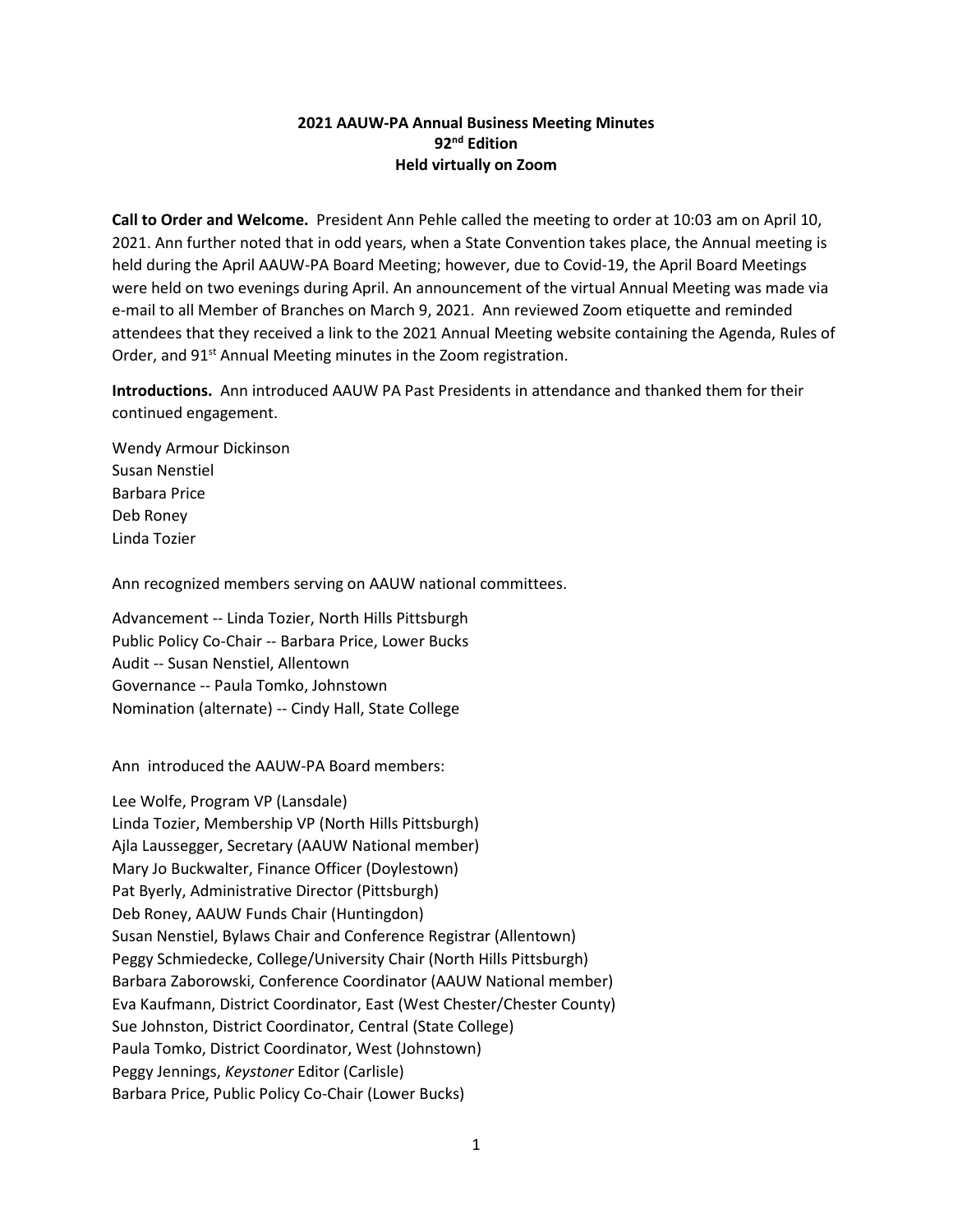Linda Robbins, Archives (Bethlehem) Not in attendance: Jordan Glover, Diversity & Inclusion Chair (State College) Jacqui Rogers, Public Policy Co-Chair (Doylestown)

**Voting Procedures.** Susan Nenstiel indicated that only members of AAUW PA branches are eligible to participate or vote on AAUW PA business during the meeting. Susan further noted that State officer candidate voting was held online and via paper ballots or at branch events between February  $5<sup>th</sup>$  and March 31st, 2021.

**Credentials.** Ajla Laussegger noted that each member of the State in good standing as of March 9, 2021 is entitled to one vote. Ajla reviewed Article XVI, "Meetings of the Affiliate," Section 8, which states, "The quorum shall be a majority of the registered eligible voters at an election event (branch meeting, electronic voting, paper ballot voting, or other Board of Directors approved method of voting) who cast a vote." Ajla further noted that as of April 7, 2021 at 12:00pm, there were 47 eligible voters from 15 branches and AAUW-PA Board registered for the Annual Meeting. A quorum is 24 (51%) of the eligible voters. Ajla moved to adopt the credentials. Susan Nenstiel seconded the motion. There was no objection and no discussion. The vote passed and Ann declared the presence of a quorum.

**Adoption of Rules of Order and Agenda.** Susan Nenstiel reiterated that AAUW-PA bylaws indicate affiliate annual business meeting rules shall be proposed by the Affiliate board of directors and considered by each Affiliate annual business meeting as its first order of business (Section 5. Meeting Rules). Susan indicated the registrants for the Annual Meeting were sent a link to the Rules of Order and the Agenda. Susan moved to adopt the Rules of Order and Agenda. Ajla Laussegger seconded the motion. There were no objections and no discussion. The vote passed and the motion was adopted.

**Minutes of the 2020 State Annual Business Meeting**. Ajla Laussegger noted that the minutes of last year's Annual Meeting were reviewed by Pat Byerly and Deb Roney. A link to the minutes was provided to registrants and will be included in the June *Keystoner*. Ajla dispensed with the reading of the minutes without objection and no additions or corrections were provided. Ajla moved to adopt the minutes. Ann asked if there are objections to approving minutes as written by general consent. No objections were voiced, and the motion passed.

**Committee to Review the 92nd Annual Business Meeting**. Ann indicated that Sue Johnston and Eva Kaufmann have agreed to review the  $92<sup>nd</sup>$  Annual Business Meeting minutes and present them to the AAUW-PA Board for endorsement and ratification.

**Nominations and Elections Committee Report.** Deb Roney reviewed voter turnout and vote count, as well as thanked all participants. Deb noted votes were cast by members from 29 of 36 AAUW-PA branches and that 194 votes were received online; 64 votes were cast during 4 branch voting events; and 4 paper ballots were received. Tallies showed 262 votes for Randi Blauth for Membership VP; 262 votes for Ajla Laussegger for Secretary; and 261 votes for Dr. Ann Echols for Finance Officer, with one write-in vote for Finance Officer. Deb indicated that Randi Blauth, Ajla Laussegger, and Dr. Ann Echols would serve on the Board for the 2021-2023 term as Membership VP, Secretary, and Finance Officer, respectively. Deb dispensed with the reading of the candidate bios. Ann thanked members for voting,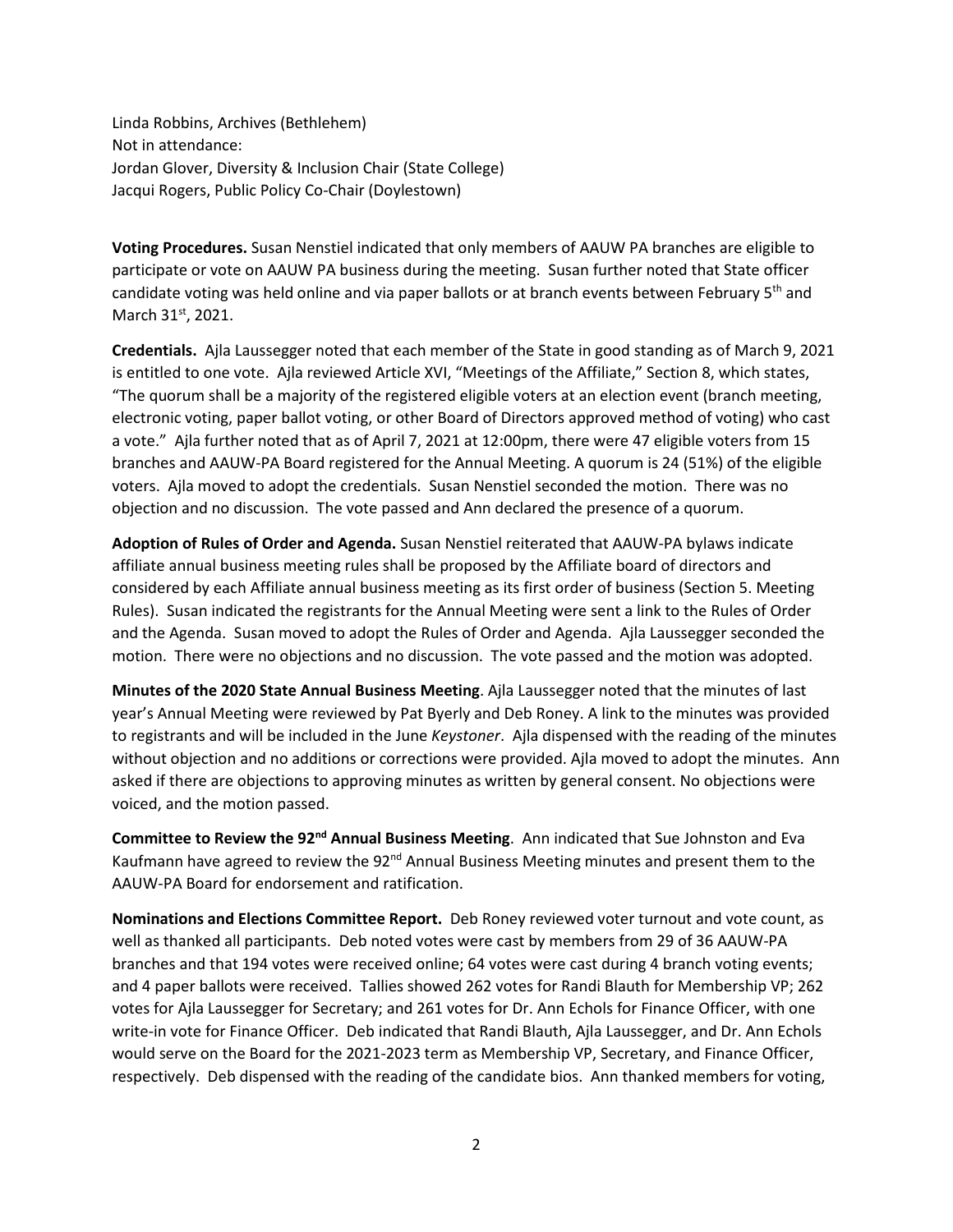as members in 80% of PA branches voted in this election. Ann indicated installation for office will take place at the conclusion of the meeting.

**AAUW Pennsylvania Board Office Reports**. Ann noted the 2019-2020 Annual Report is on the AAUW-PA website and that the 2020-2021 individual Board officer reports will be posted on the state website in July.

## **Unfinished Business**. None was presented.

**New Business**. Ann indicated that the 2022-2024 Officer Election will require the fulfillment of the President and Program VP for the 2022-2024 term. Ann will be appointing a chair of the Nominations and Election Committee at the July 2021 Board Meeting. Further, she indicated the next District Meetings will be held at the July 2021 Summer Retreat and a representative to the Nominations and Election Committee from each district will be selected. Ann reviewed the numbers for the Member Awards and thanked everyone for participation in the event. Twenty-one (21) branches awarded 23 Outstanding Woman awards, and 16 branches awarded 17 Members Making a Difference awards. Twelve (12) branches chose Named Gift Honorees with members being honored locally, in their branches.

Ann presented Linda Tozier with the AAUW-PA Special Honoree award. Deb reviewed Linda's commitment to AAUW, while Peggy Schmiedecke presented Linda's positions in AAUW, including those in her branch, at the State level, and National, and as a Director at Large. It was noted that \$1,850 was submitted to Greatest Needs Fund in Linda's name. Ann shared a couple of images of Linda, and Linda expressed her gratitude in receiving the award.

Ann extended congratulations to the 11 branches that achieved the criteria for the AAUW Five Star program, which reflected the most branches, nationally, participating in the Five Star Program. The branches include Bethlehem, Carlisle, Easton, Fox Chapel, Harrisburg, Indiana County, Lansdale, North Hills Pittsburgh, State College, and West Chester/Chester County.

Ann shared that when members receive their AAUW notecards, one of the notecards will be "Indian Paintbrush" by Dr. Ann Echols, who was among 6 artists chosen nationally out of 400 entries, to be recognized in the 12<sup>th</sup> Annual National AAUW Art Contest.

**Announcements**. Pat Byerly reviewed the upcoming state meeting schedule. Pat noted that the format moved to one state meeting per year, starting in 2019. The next state meeting, the Summer Retreat, will be on July 24, 2021, via Zoom. The next AAUW-PA State Convention will be in 2022 on either March  $25<sup>th</sup>$ - 27<sup>th</sup>; April 1<sup>st</sup>-3<sup>rd</sup>; or April 29<sup>th</sup>-May 1<sup>st</sup>. Pat noted the location for the State Convention has not been determined.

Final Remarks. Ann thanked the Board Members whose term concludes on June 30<sup>th</sup>. She indicated Mary Jo Buckwalter served two terms as Finance Officer and Linda Tozier served as Membership VP for quite a lengthy time during her entire tenure on the Board. Ann also thanked Susan Nenstiel, Deb Roney, Peggy Jennings, and Peggy Schmiedecke for helping the Annual Meeting run smoothly and maintaining various roles throughout. Ann further thanked Peggy Jennings and Jordan Glover for leading the projects around the AAUW dues increase and the AAUW bylaw change for open membership. She noted Jordan would continue providing information to members regarding the bylaw change through May  $17<sup>th</sup>$ .